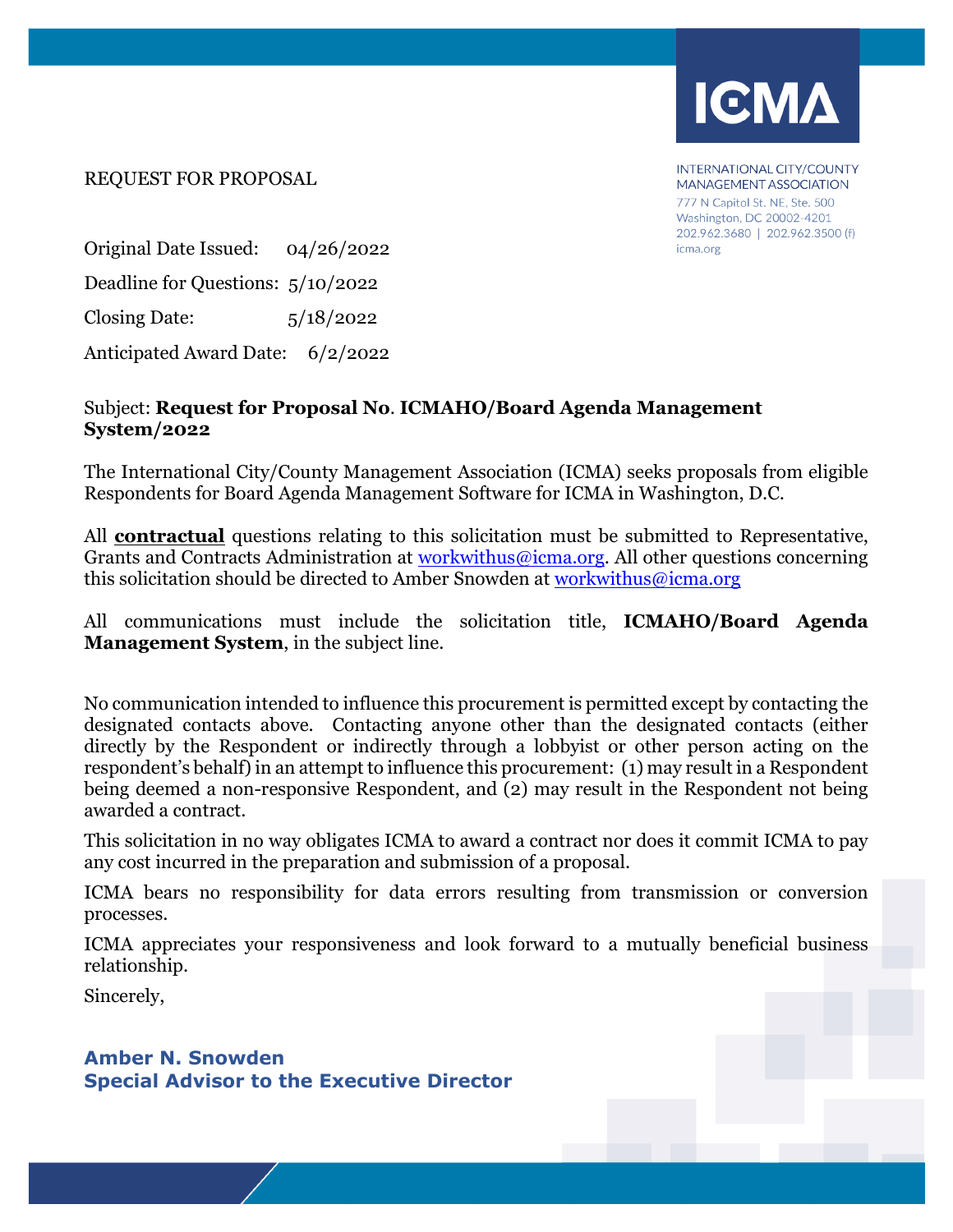## **PURPOSE**

ICMA seeks to obtain proposals for a Board Agenda Management System in a Software as a Service (SaaS) platform.

### **ABOUT ICMA**

ICMA advances professional local government worldwide. Our mission is to advance professional local government through leadership, management, innovation, and ethics. ICMA provides member support, data and information, peer and results-oriented technical assistance, and training and professional development to more than 12,000 ICMA members, city, town, and county experts and other individuals and organizations throughout the world. The management decisions made by ICMA's members affect millions of individuals living in thousands of communities, from small villages and towns to large metropolitan areas.

ICMA is a  $501(c)(3)$  nonprofit organization founded in 1914 that offers a wide range of services to its members and the local government community. The organization is an internationally recognized publisher of information resources ranging from textbooks and survey data to topical newsletters and e-publications. ICMA provides technical assistance to local governments in developing and decentralizing countries, helping them to develop professional practices and ethical, transparent governments. The organization performs a wide range of mission-driven grant and contract-funded work both in the U.S. and internationally, which is supported by federal government agencies, foundations, and corporations.

For more information regarding ICMA's programs and services, please go to [www.icma.org.](http://www.icma.org/) 

ICMA's Dun and Bradstreet number is 072631831

# **SCOPE OF WORK**

#### I. **Background**

ICMA does not feel its current platform for Board Agenda Management and Documentation meets our evolving technical needs. Our current subscription includes licenses for an unlimited number of users; however, ICMA's needs can be met with 35-40 licenses. The current platform is used both by ICMA's main governing body – the ICMA Executive Board, as well as by the Board's four standing committees, to manage their separate meeting agendas. In the future, with a more robust system, ICMA would also like to use the system for archiving of important association governing documents. The current system is not adaptive for mobile devices and does not have a mobile app; additionally, the system does not include a one-step process for creating a PDF of a "board book" – this process must be done manually with a professional Acrobat license.

## II. **Scope / Core Requirements:**

**ICMA**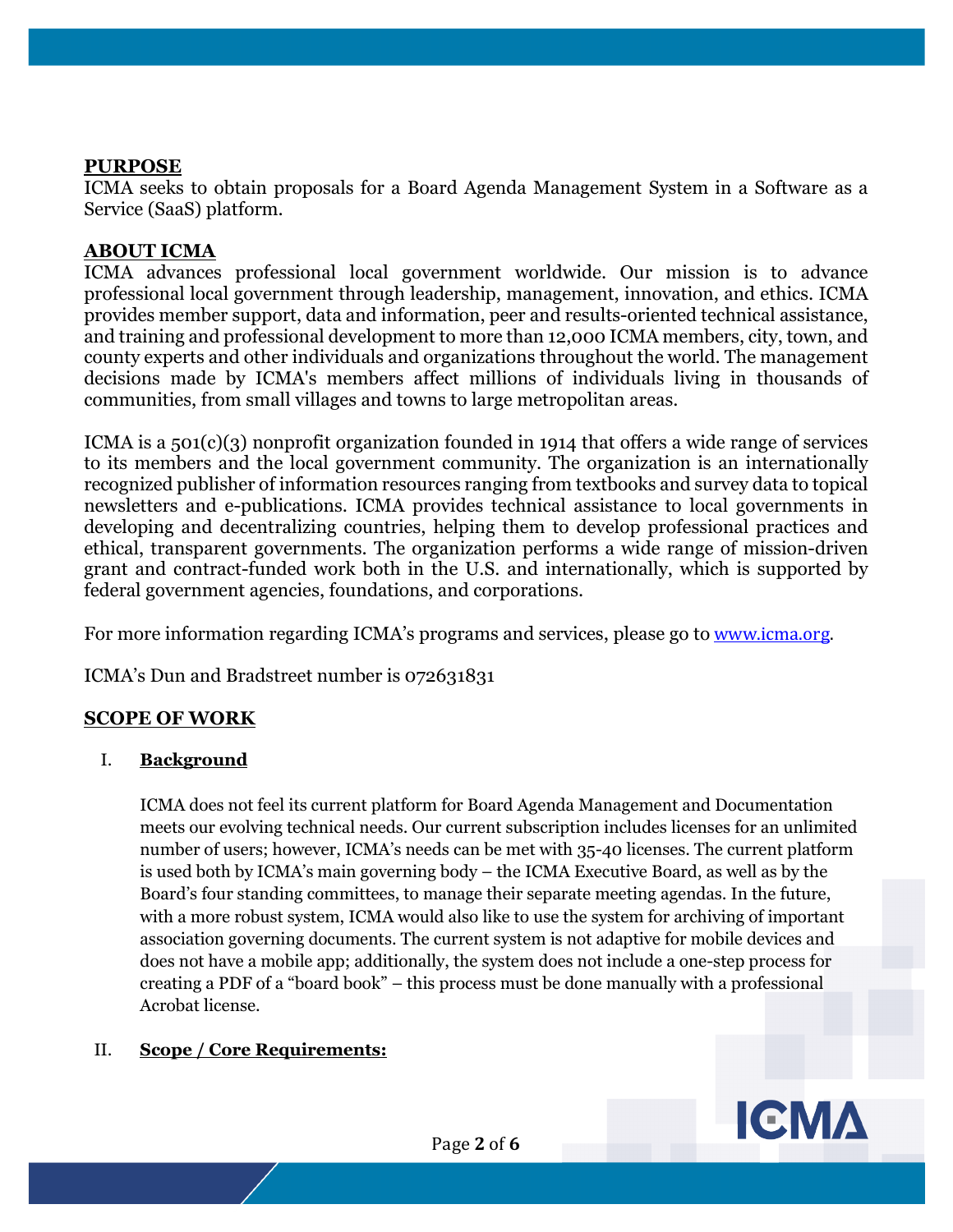- Agenda Builder
- Meeting scheduler
- Virtual / Hybrid meeting options
- Polls, Surveys and Voting
- Document management Centralized "Hub" for all repositories
- Archiving and ease of search and retrieval
- Secure SaaS platform compliant with international standards (GDPR, CCPA, HIPAA etc)
- Capabilities for Agenda management for Board and other Committee meetings.
- Mobile application and/or adaptive for mobile devices (tablets, smart phones)
- Electronic signing abilities (Built-in eSignature capabilities)
- User Friendly Easily create, edit, and manage meeting minutes, agenda, etc
- Reporting
- Import of data from other platforms

#### III. **Deliverables:**

- Comprehensive Board Agenda Management system
- Implementation and Configuration
- Data Migration (optional; dependent on pricing)
- Integration with Zoom
- Documentation and Training

#### **SUBMISSION REQUIREMENTS**

| Section<br>1.                | Please limit to no more than two pages. CV's or resumes will not count toward the                                                                                                                      |
|------------------------------|--------------------------------------------------------------------------------------------------------------------------------------------------------------------------------------------------------|
| Company                      | page limit.                                                                                                                                                                                            |
| profile:                     | Provide a description of your business<br>1.                                                                                                                                                           |
|                              | 2. Provide the year established in the current business for the services<br>requested in this request for proposal.                                                                                    |
|                              | Please provide a copy of your annual report and include information on<br>3.<br>company size, number of employees and annual revenue.                                                                  |
|                              | 4. CV's or resumes of key personnel- in a leading paragraph, please indicate<br>how much time each person(s) will devote to this contract and what other                                               |
|                              | projects this person (s) undertake at the same time.                                                                                                                                                   |
| Section<br>2:<br>References: | A description of the types and sizes of client organizations served, as well as a<br>sample client list indicating the type of services rendered.<br>Respondents should provide references as follows: |
|                              | 5. At least three (3) examples of relevant work;                                                                                                                                                       |
|                              | 6. The contact information should include the contact name, phone                                                                                                                                      |
|                              | number, e-mail address, and website address. References will be<br>contacted as part of the evaluation process.                                                                                        |
| Section<br>3.<br>Approach:   | Describe your approach to implementing ICMA's scope and how you<br>will be working with ICMA                                                                                                           |
|                              | Describe experience providing similar services to other organizations                                                                                                                                  |
|                              |                                                                                                                                                                                                        |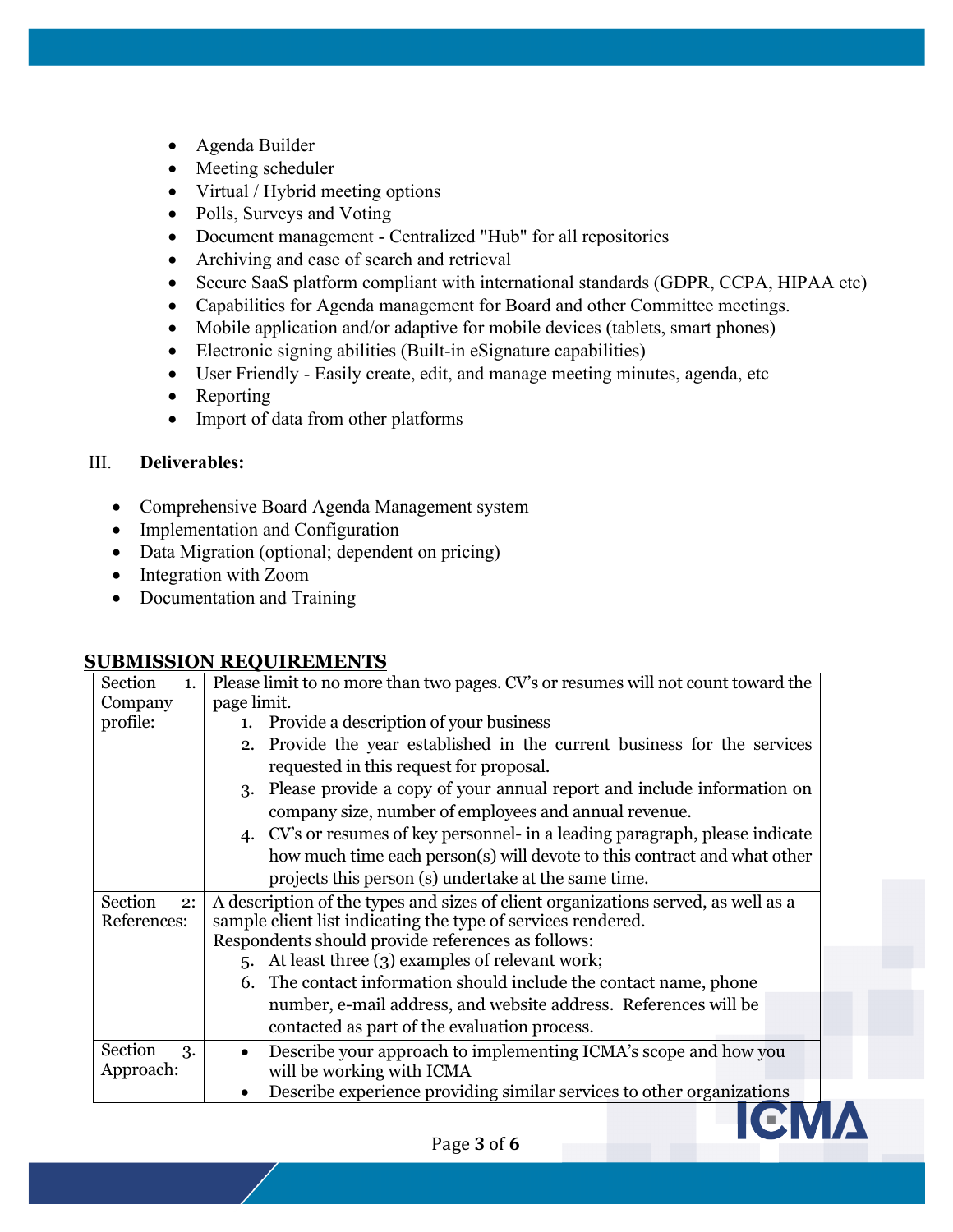| Section<br>Pricing: | 4. CMA will consider a proposal that is, fixed-fee, level of effort rate subject to a<br>maximum not to exceed fee or other arrangement fair and favorable to ICMA. |
|---------------------|---------------------------------------------------------------------------------------------------------------------------------------------------------------------|
|                     | Please be advised that ICMA is cost-conscious about procuring outside<br>services.                                                                                  |

# **TYPE OF CONTRACT TO BE AWARDED**

Fixed Yearly subscription\* price + Initial one time Implementation cost

\*Subscription price to include Phone and Web support at least during normal business hours of 8am – 5pm EST USA. Respondents to provide details of their **Service Level Agreement (SLA)** included with the proposal.

## **CONTRACT TERM AND DELIVERY DATES**

ICMA expects this scope of work to be completed by the end of July 2022. Final delivery dates will be negotiated upon award and assessment of scope of work.

### **EVALUATION AND AWARD PROCESS**

Offers will be evaluated based upon:

- 1. ability to match the qualifications set forth in this solicitation
	- a. section 1 (20%)
	- b. section 2 (20%)
	- c. section 3 (35%)
	- d. section 4 price  $(25%)$

ICMA reserves the right to award under this solicitation without further negotiations. The respondents are encouraged to offer their best terms and prices with the original submission.

## **INSTRUCTIONS TO THE RESPONDENTS**

Respondents interested in providing the services described above should submit a proposal following the prescribed format in the Submission Requirements section of this RFP.

Adherence to the proposal format by all respondents will ensure a fair evaluation with regard to the needs of ICMA. Respondents who do not follow the prescribed format may be deemed nonresponsive. A letter transmitting the proposal must be signed by an officer of the firm authorized to bind the respondent as required by this solicitation.

- 1. Transmission letter
- 2. Package no more than 20 pages excluding CV's or resumes and required forms
- 3. Completed and signed required forms

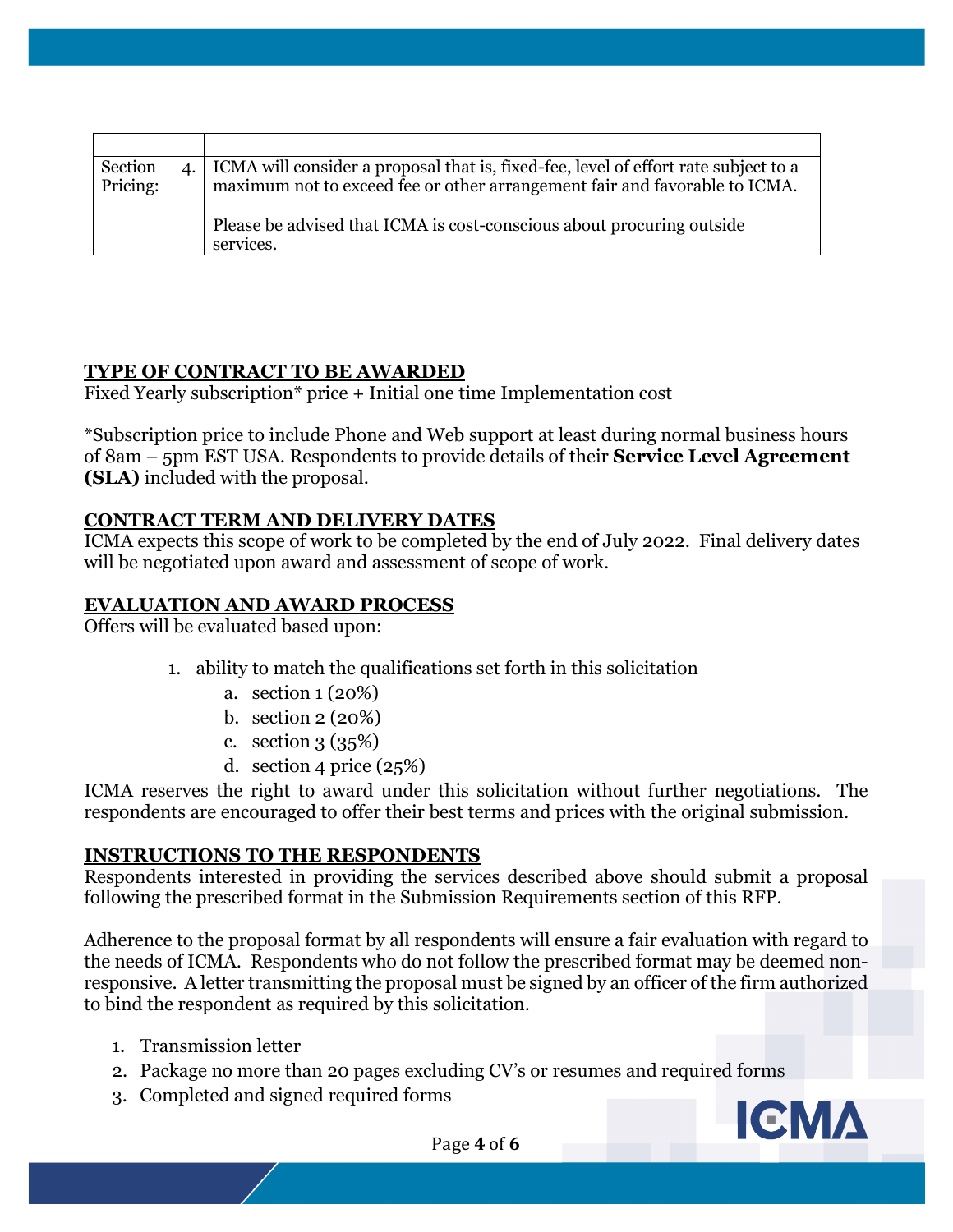Packages must be submitted electronically to Representative, Grants and Contracts Administration at [workwithus@icma.org](mailto:ikaushansky@icma.org) with a subject line noting the RFP title and number found on page one of this solicitation. No phone calls please.

Applications received after the closing date stated on the top of page 1 will be rejected.

## **APPENDICES (REQUIRED FORMS)**

W-9 New Vendor Form

## **GENERAL CONDITIONS**

Proposal Submission - Late proposals and proposals lacking the appropriate completed forms will be returned. Faxed proposals will not be accepted. Proposals will not be accepted at any other ICMA location other than the email address above. If changes are made to this solicitation, notifications will be sent to the primary contact provided to ICMA from each Respondent. ICMA takes no responsibility for effective delivery of the electronic document. The vendor offer will be rejected, if the vendor modifies or alters the electronic solicitation documents.

Contract Award - ICMA anticipates making one award under this solicitation. It may award a contract based on initial applications without discussion, or following limited discussion or negotiations. Each offer should be submitted using the most favorable cost and technical terms. ICMA may request additional data or material to support applications. ICMA expects to notify Respondents in approximately one month from the proposal due date whether your proposal has been selected to receive an award.

Limitation - This solicitation does not commit ICMA to award a contract, pay any costs incurred in preparing a proposal, or to procure or contract for services or supplies. ICMA reserves the right to accept or reject any or all proposals received, to negotiate with all qualified sources, or to cancel in part or in its entirety the solicitation when it is in ICMA's best interest.

Disclosure Requirement - The Respondent shall disclose any indictment for any alleged felony, or any conviction for a felony within the past five years, under the laws of the United States or any state or territory of the United States, and shall describe circumstances for each.

When a Respondent is an association, partnership, corporation, or other organization, this disclosure requirement includes the organization and its officers, partners, and directors or members of any similarly governing body. If an indictment or conviction should come to the attention of ICMA after the award of a contract, ICMA may exercise its stop-work right pending further investigation, or terminate the agreement.